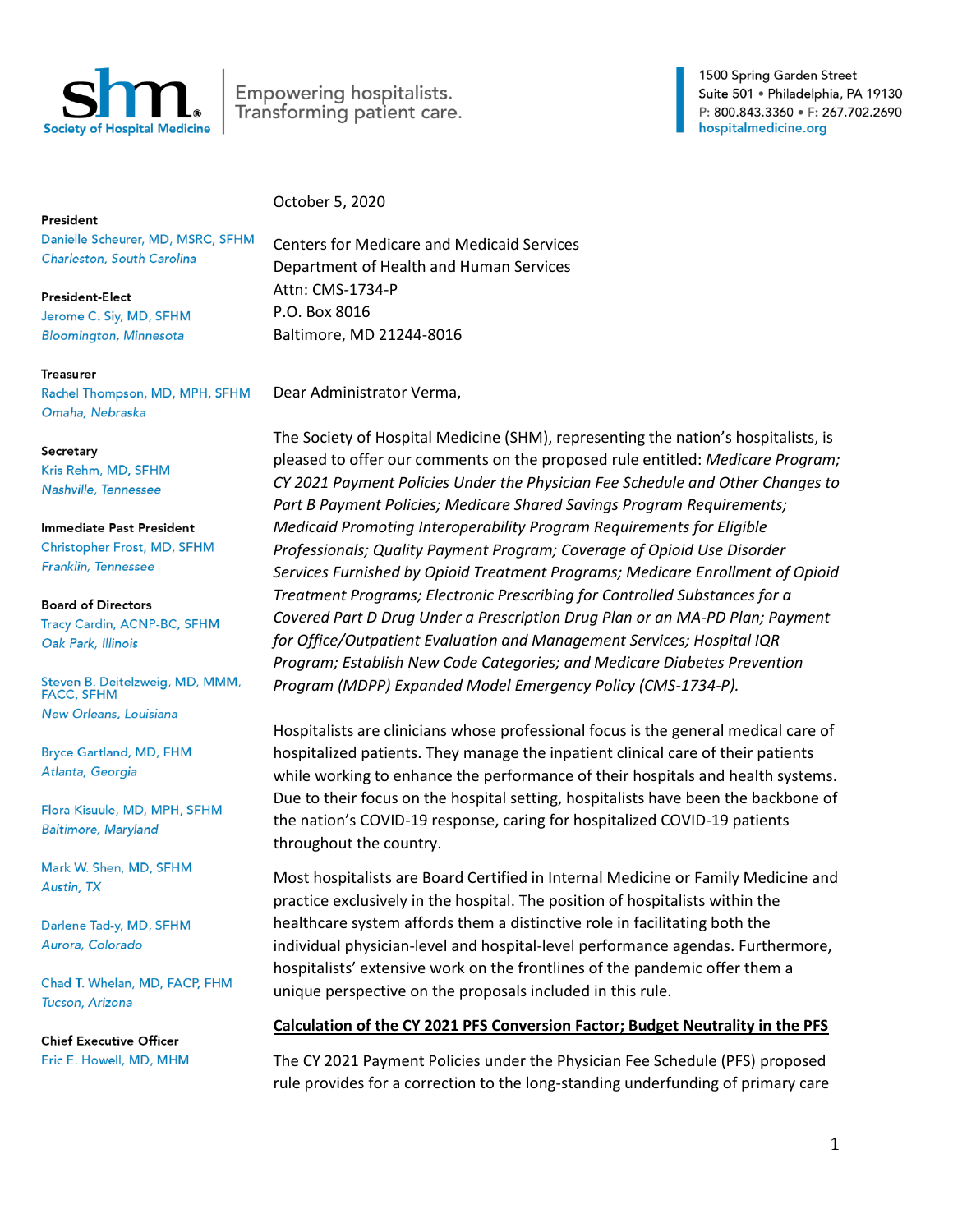

in the Medicare system. However, since all changes under the PFS are required to be budget neutral, CMS is required to offset these changes through the application of a budget neutrality adjustment on the entire PFS. CMS set the CY 2021 RVU Budget Neutrality Adjustment at -10.61 percent. Functionally, the budget neutrality adjustment results in a major decrease in reimbursement for inpatient, outpatient hospital and every other non-primary care service in the PFS. The cuts to inpatient care services will be devasting to hospital medicine groups.

SHM and the hospitalists we represent estimate the impact of the proposed budget neutrality adjustment in the PFS will lead to an approximate 8 percent decrease in their Medicare Fee for Service Revenue, which is similar to estimates for our specialty conducted by the AMA. This estimate puts hospitalists near the top of specialties slated to see reduced reimbursement under the CY 2021 PFS. We are confident the budget neutrality adjustment will have a profound negative impact on hospital medicine finances, and ultimately the care of hospitalized patients will suffer.

All of this comes at a time when hospitalists are going above and beyond to care for their patients during the pandemic. Hospitalist groups around the country prepared and responded immediately to the pandemic, adapting their group structures, learning how to treat a novel disease, and ensuring their hospitals remain prepared for current and future surges in their communities. In hearing stories from hospitalists who are on the front lines, it is hard not to be amazed at their resolve to care for as many patients as possible. Hospitalists reported working 10- to 12-hour days for 36 consecutive days, making very difficult medical and ethical decisions with limited resources, confronting shortages of personal protective equipment (PPE), fearing for their own safety and well-being, setting up and learning new processes, and standing up new hospital units and even entirely new hospitals devoted to COVID-19 care in a matter of days and weeks. As stated by one hospitalist who was at the center of the surge in New York City, "People gave their all without complaint. We hospitalists, and all those recruited to act as hospitalists, essentially took responsibility for the COVID response. This was, hopefully, the experience of a lifetime as a medical professional. I wouldn't want to ever experience something as daunting as this again."<sup>1</sup>

Hospitalists did all this work to prepare and respond to surges, even while inpatient patient volumes, and by extension, care reimbursement, dropped significantly. Despite financial help appropriated by Congress in the CARES Act earlier this year, hospitalist groups, like much of medicine, still face daunting financial challenges. As stated in the conclusion of a recent Health Affairs Article, "Health system leaders and public health authorities should be focusing on how best to ensure that patients with conditions that require hospital care obtain it during the pandemic."<sup>2</sup> A negative budget neutrality adjustment

<sup>1</sup> NYC public hospitals rose to the demands of the COVID-19 crisis:

Hospitalists at the center of the storm. Larry Beresford. The Hospitalist. 2020. [cited 2020 Oct 4] Available from[: https://www.the-hospitalist.org/hospitalist/article/227730/coronavirus-updates/nyc-public](https://www.the-hospitalist.org/hospitalist/article/227730/coronavirus-updates/nyc-public-hospitals-rose-demands-covid-19-crisis)[hospitals-rose-demands-covid-19-crisis](https://www.the-hospitalist.org/hospitalist/article/227730/coronavirus-updates/nyc-public-hospitals-rose-demands-covid-19-crisis)

<sup>&</sup>lt;sup>2</sup> The Impact of the COVID-19 Pandemic On Hospital Admissions In The United States. John D. Birkmeyer, Amber Barnato, Nancy Birkmeyer, Robert Bessler, and Jonathan Skinner Health Affairs (Millwood) 2020. Vol. 39, No. 11,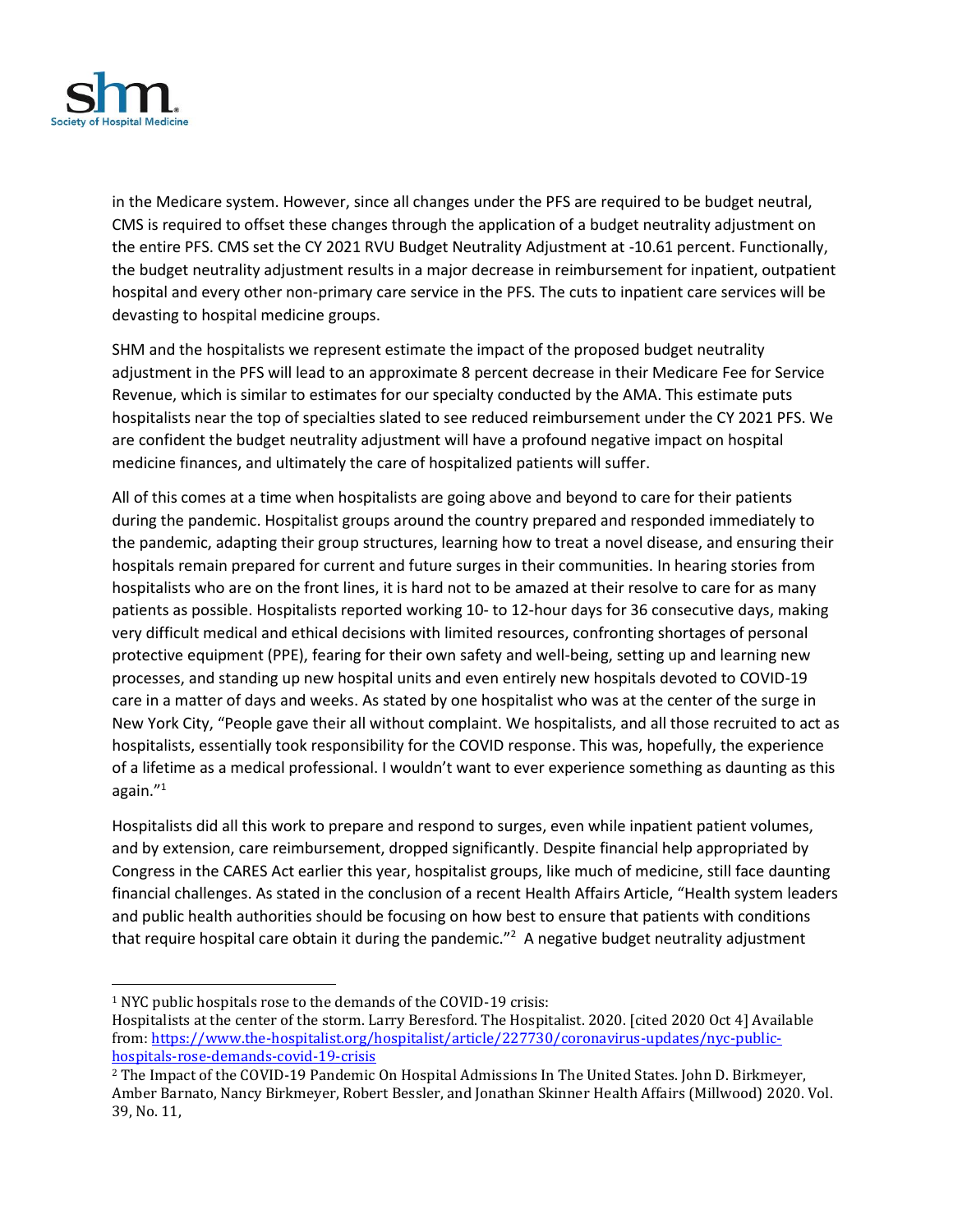

would do the exact opposite. It will not only exacerbate instability and hinder care delivery when patients do seek inpatient care but also demoralize frontline physician responders caring for many of the sickest victims of the pandemic.

Additionally, hospital medicine practice goes hand-in-glove with the primary care continuum, as many illnesses treated in the hospital setting are related to uncontrolled chronic conditions. Hospitalists frequently aid their primary care counterparts by discovering and implementing needed changes in management of those chronic conditions. Like their outpatient primary care counterparts, hospitalists predominantly bill Part B PFS Evaluation and Management (E/M) visit codes. However, hospitalists only use codes designated for the hospital setting, many of which are undervalued just as the outpatient E/M codes. Indeed, we urged CMS to pursue changes to inpatient E/M codes concurrent with its work on outpatient E/M visits in 2018 and 2019. Instead of correcting or mitigating this problem, the proposed rule exacerbates the undervaluing of inpatient E/M codes.

**SHM strongly urges CMS not to finalize this proposal without first addressing the inequities that it creates among providers, as well as the patient access issues that are likely to result from the budget neutrality adjustment. CMS may have the authority to address this issue under the Public Health Emergency. If so, SHM urges CMS to consider using that authority to blunt the impact of this conversion factor on the healthcare system. However, recognizing that legislative action may be necessary to adequately correct PFS code valuation, we request that CMS withdraw this proposal until a time when a more thorough and equitable solution can be realized.** 

### **Telehealth and Other Services Involving Communications Technology**

The expansion of telehealth services throughout the duration of the Public Health Emergency (PHE) has been an effective tool to reduce the transmission of COVID-19, both among patients and between patients and providers. As hospitalists have faced shortages of personal protective equipment (PPE), the expansion of telehealth has helped to protect hospitalists and patients by minimizing transmission in the hospital setting. Furthermore, the increased payment rates for telehealth services has helped mitigate financial hardship resulting from the dramatic shifts in patient volumes and healthcare utilization. Hospitalists thank CMS for the flexibilities to date and we are pleased to offer our comments on additional telehealth proposals.

# *Proposed Temporary Addition of a Category 3 Basis for Adding to or Deleting Services from the Medicare Telehealth Services List*

Hospitalists welcomed the rapid expansion of telehealth services as a result of the COVID-19 pandemic. Telehealth has been a valuable tool in delivering high quality care while protecting both patients and their providers. **To provide a pathway for continued flexibility around approved telehealth services SHM supports the creation of a Category 3 for purposes of adding services to the Medicare Eligible Telehealth Services list.** As hospitalists have adapted to the extensive use of telemedicine, extending telehealth flexibilities to the end of the calendar year in which the Public Health Emergency (PHE)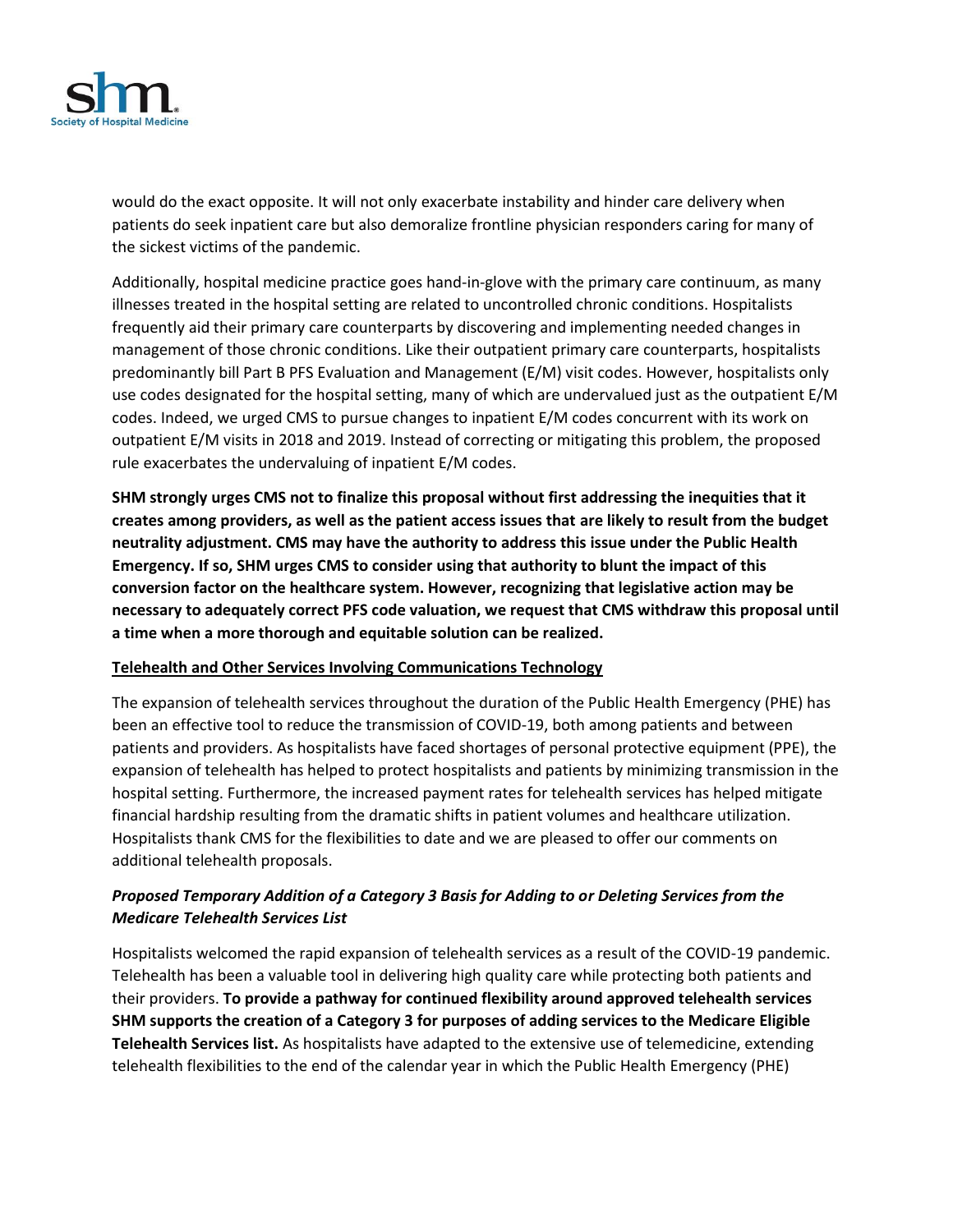

expires will help to ensure hospital systems and providers are not forced to dramatically shift their procedures immediately upon the expiration of the PHE.

**To improve this proposal, SHM recommends that ALL services that have been added to the Medicare Eligible Telehealth Services list on a temporary basis during the PHE be added to the newly established Category 3.** Many of the services that have been made telehealth-eligible as a result of the PHE were previously considered inappropriate for telehealth; however, the COVID-19 pandemic and the innovation it has forced has demonstrated that a number of these services can be provided in a high quality, patient centered manner via telehealth. While we recognize that, ultimately, not all Category 3 services can and should be added to Medicare's Telehealth Eligible Services List on a permanent basis, the proposal to exclude select services is premature. At this point, the PHE is still ongoing and there has been scant opportunity to examine data, reflect on what works via telehealth, what does not, and what novel processes have been developed that did not exist pre-PHE.

We agree that services added to the telehealth list under Category 3 will need to be assessed for permanent addition under Categories 1 or 2. Compiling and analyzing this data will take time. By broadening the scope of Category 3 services without exclusions, an opportunity will be created to truly examine the evidence for each service under Category 3. This is a unique opportunity to gather extensive data about the effectiveness and quality of telemedicine over a wide range of services and then, after examining all available evidence, decisions can be made on what services should be excluded and why. Further, the decision to exclude some services but not others from the proposed Category 3 will increase confusion around telehealth following the expiration of the PHE.

We specifically urge CMS to include the codes related to providing care in skilled nursing facilities (SNFs) and inpatient care facilities via telehealth for further evaluation as Category 3 services. CMS asserted in the proposed rule that the codes related to inpatient hospitalization and SNF care should not be included into Category 3 because permanent telehealth rules already allow for providers to bill for a telehealth visit once every three days. While well-intentioned, this policy cannot be operationalized efficiently and should not be a reason for Category 3 exclusion. Patients are admitted daily and cared for by many types of providers over the course of multiple hospital shifts, which makes it nearly impossible to keep track of which patients are eligible for a telehealth visit on any given day. CMS' longstanding opinion that patients should receive an in-person examination upon admission does have merit, but physicians should be allowed to use their professional judgment to determine what frequency of telehealth services versus in-person visits will best meet a patient's needs. Some patients may have multiple in-person examinations in the same day if they were, for example, transferred from the ED to the inpatient setting. In this situation, a telehealth visit upon admission may be appropriate. Safeguards would need to be established to ensure patients receive necessary in-person services, but the 'once every three days' policy as it currently stands cannot be realistically operationalized to the extent that warrants Category 3 exclusion.

**In considering the timeframe for the Category 3 telehealth services list, SHM recommends that CMS consider extending coverage of the broader list of Category 3 services for a longer period, such as through the end of the year** *following* **the year in which the public health emergency ends.** If the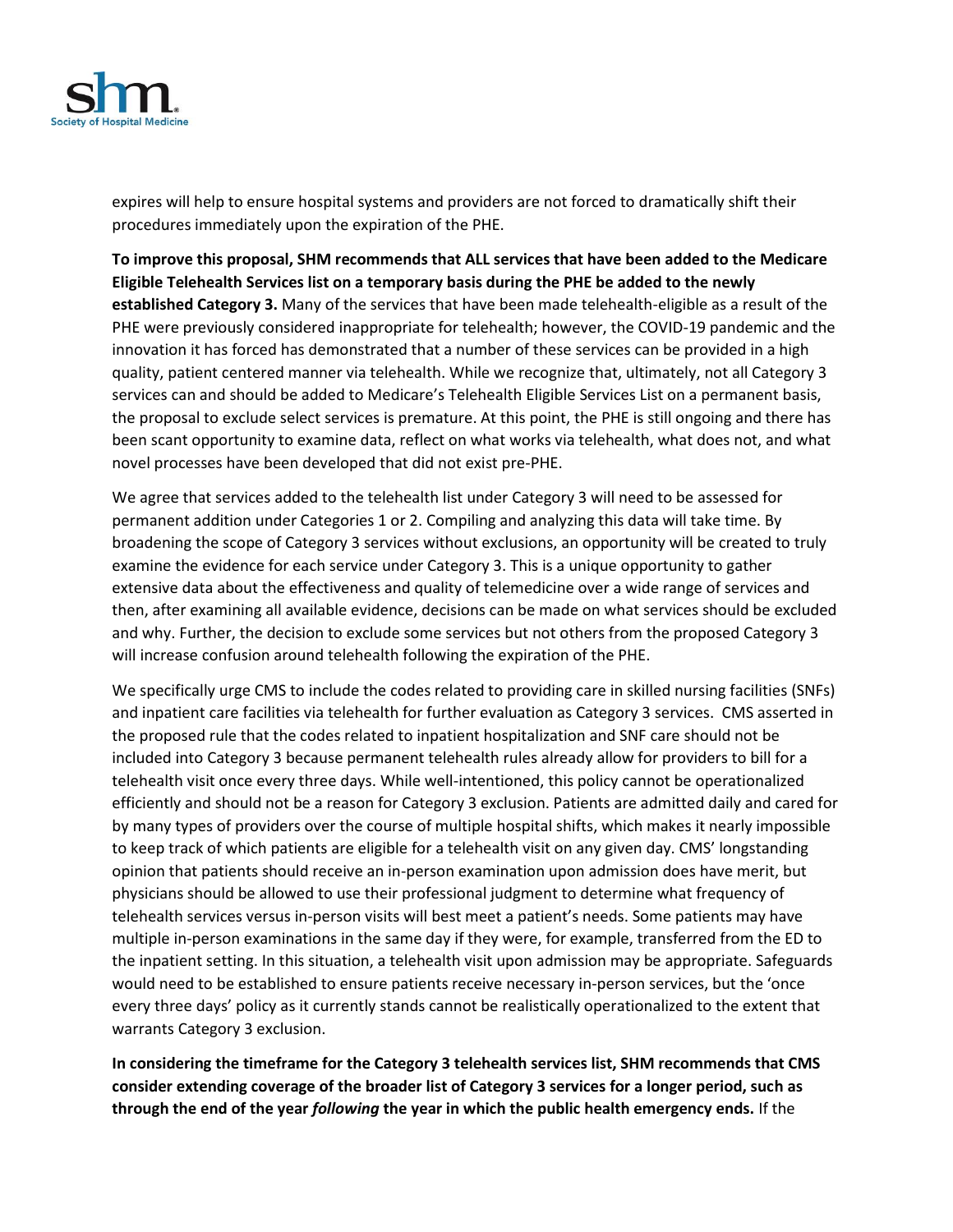

COVID-19 PHE ends during 2021, then extending coverage of the Category 3 services only until the end of 2021 may not be sufficient to fully understand the impact of these telehealth services in the peri- and post- COVID health delivery system.

Moreover, there are many circumstances other than the COVID-19 pandemic in which remote inpatient visits and consultations may be the only safe or feasible option, such as during natural disasters, weather emergencies, and in recognizing that even upon the expiration of the PHE, there will still be local infectious disease outbreaks. **As policy continues to evolve around the delivery of telehealth, we encourage CMS to view telehealth as a means increase healthcare system capacity in both normal times and times of crisis.**

### **Quality Payment Program**

### *MIPS Value Pathways (MVPs)*

In the 2020 PFS Rule, CMS created the concept of a MIPS Value Pathway (MVP) to improve value, reduce confusion and burden associated with MIPS participation, and smooth the transition towards alternative payment models (APMs). We support this concept and urge CMS to continue developing MVPs so that they are meaningfully different from traditional MIPS reporting. To be successful, it is critical that MVPs align and unify the siloed categories of the MIPS, make appreciable reductions in administrative burden, and improve in the value proposition for participation in the MIPS.

We appreciate that CMS is extending the expected implementation time on MVPs, particularly with the disruption caused by the COVID-19 pandemic this year. However, it remains difficult to envision how an MVP will differ from traditional MIPS reporting, even with some of the more detailed framework and criteria laid out in this proposed rule. If the on-the-ground experience of the MIPS remains unchanged with MVPs, we question the utility of this pathway as a meaningful onramp towards APMs. We are concerned that some of the experiences reported by early MVP developers bear out our concerns that MVPs are not meaningfully different from the MIPS.

### **We continue to urge CMS to keep MVPs as an optional pathway for participation in the MIPS**.

Hospitalists have very heterogeneous experiences with MIPS participation that reflects the diversity of their practice structures, patient mix, and varied employment relationships with their hospitals and health systems. As a result, an MVP may not be the best or preferred way to engage with the MIPS for many hospitalist practices.

CMS also states that MVPs are meant to facilitate patient decision-making and provider selection. We agree that informed and data-driven decision-making by patients about their providers is vital to a patient-centric healthcare system. However, we remind CMS that for certain specialties, like hospital medicine, patients generally do not have choice in their inpatient provider. CMS' one-size fits all approach leaves hospitalists and similarly situated facility-based specialties to participate in a program that does not make sense for them or reflect the reality of their relationship with patients. **We ask CMS to build a more nuanced program that will address the fact that there are significant differences across physician specialties.**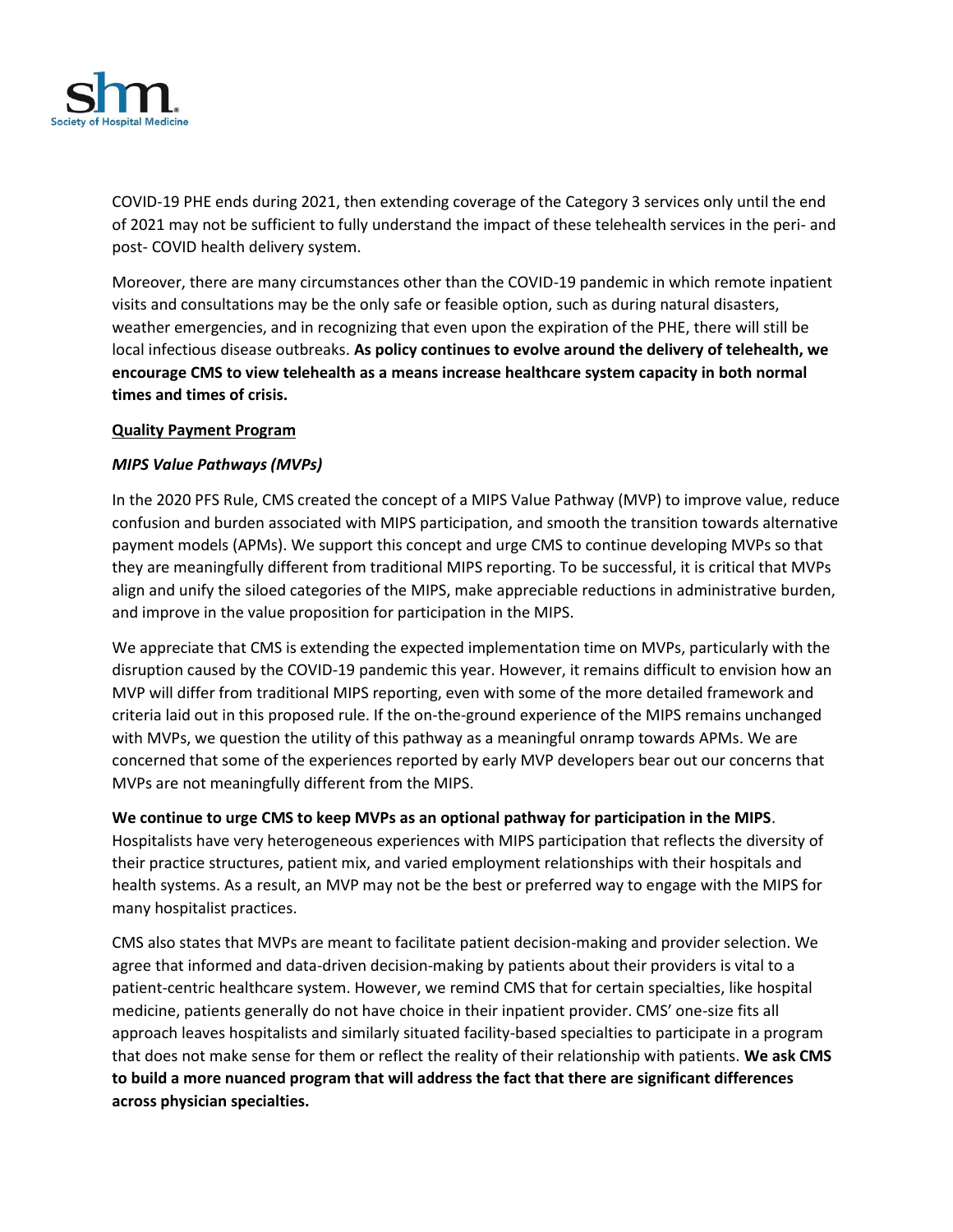

**SHM also encourages CMS to consider how MVPs could be used as tools to help address health disparities**. Whether by creating new measures or instituting criteria for MVP developers, we believe the reduction of health disparities should be an important consideration for the development of the program moving forward. COVID-19 has laid bare many of the disparities that are endemic to the healthcare system and we must use this opportunity to learn and build performance measurement systems that improve health outcomes in marginalized and disproportionately impacted communities.

### *MVP Development Criteria*

To guide the development of MVPs, CMS proposes a set of criteria for MVP developers to follow and to aid CMS' selection process. **While we support the concept of clear guiderails for creating MVPs, we urge CMS to not prescriptively use these criteria when selecting MVPs for inclusion in the program**. Some of these criteria may not be relevant or feasible for certain specialties and should not necessarily be a barrier for MVP consideration.

We also caution CMS that the sum of the MVP criteria appears to recreate the MIPS program in its entirety. They do not change some of the fundamental operational issues that have been experienced with the MIPS. CMS must ensure the MVPs meet the stated goals of reducing burden and facilitating movement towards APMs. It is not clear, given the details offered in the rule, that MVPs will achieve this aim.

Comments on specific criteria are offered below:

- *Utilization of Measures and Activities across Performance Categories*: CMS proposes to include a criterion that "MVPs should include the entire set of Promoting Interoperability (PI) measures." **We do not support this criterion as it conflicts with the needs of hospital-based providers who are exempt from the PI category in the MIPS.** This criterion creates a barrier that could impede the development of MVPs for hospital-based specialties.
- *Measure and Activity Linkages with the MVP*: Early MVP developers have reported conflicting messages around aligning measures and activities across the traditional MIPS categories in their respective MVP. If a quality measure and an improvement activity are aligned around the same clinical goal, we believe this will facilitate improved performance and should be encouraged within an MVP. Quality measures are meant to measure performance, while Improvement Activities are often meant to improve performance on those measure. We also believe it is counter to CMS' stated aim to reduce burden if similar measures and activities are not allowed within an MVP. **We ask CMS to clarify what they mean by "linkages" and encourage the use of similar measures and activities within MVPs**.
- *Measures and Improvement Activities Considerations*: **We are strongly opposed to CMS requiring that measures associated with the MVP be evaluated to ensure measure denominators have consistent eligible populations.** This requirement may prove difficult to achieve in an MVP constructed around a specific condition and would be nearly impossible for a hospitalist MVP. Hospitalists see a wide variety of conditions as part of caring for hospitalized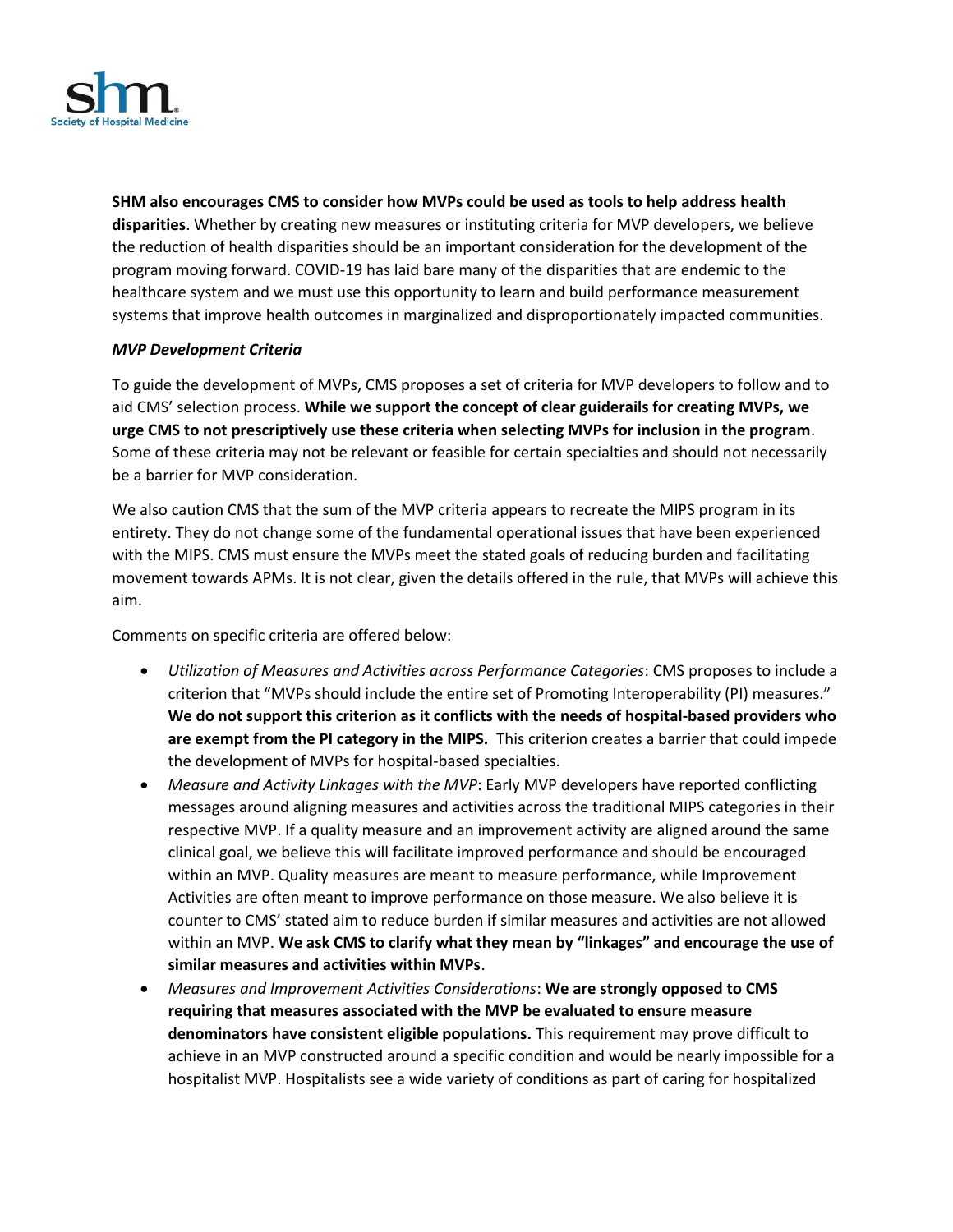

patients and even existing MIPS measures available to hospitalists are not aligned to be able to capture the same potential patient population.

## *Capturing the Patient Voice*

SHM broadly agrees patients should be given information to make informed decisions about their health and healthcare providers. We note that patients do not always have a choice in their provider, such as when they are admitted to the hospital and see the hospitalist who is caring for patients at that time. CMS needs to develop a more nuanced program that accounts for the reality of the healthcare system in order to derive the most value and meaning for both providers and patients.

We also question how patients could be involved in the MVP development process for specialties that do not have parallel condition-specific patient advocacy groups. Hospitalists see a wide variety of patients and medical conditions that would be difficult to broadly engage on the development of an MVP. We encourage CMS to include phrases such as "as appropriate" or "as feasible" throughout sub criteria for Incorporation of the Patient Voice.

# *Timeline for MVP Implementation*

**SHM supports CMS' proposal to delay the implementation of MVPs to the 2022 performance period at the earliest**. We believe it would be premature to commence MVPs without more detailed information about the pathway itself and more time is needed to allow a significant number of MVPs to be fully developed or in the pipeline.

### *Potential Hospitalist MVP*

We encourage CMS to consider developing an MVP for hospital medicine that builds on the existing programmatic features for hospitalists. We recommend considering how CMS could incorporate the facility-based measurement option and the hospital-based exemption from PI into an MVP. SHM would welcome the opportunity to work with CMS on developing a hospitalist MVP to ensure it is a meaningful and valuable option for hospitalists.

### *APM Performance Pathway (APP)*

CMS proposes to create an APM Performance Pathway (APP) in the 2021 MIPS Performance Year to make MIPS reporting for clinicians in APMs more consistent and predictable. This APP would replace the existing MIPS APM scoring standard. We appreciate CMS' candor about the technical challenges and complexity with the MIPS APM scoring standard and support moving towards a more simplified and streamlined way for APM participants who do not qualify as QP or partial QPs to participate in the MIPS. That said, we believe the APP as proposed has some of the same the operational challenges as the MIPS APM scoring standard.

CMS proposes to institute a set of quality measures for the APP (Table 41 in the proposed rule). **We do not support finalizing these measures for the APP**. This measure set would present a significant barrier for participation in the APP for hospitalists.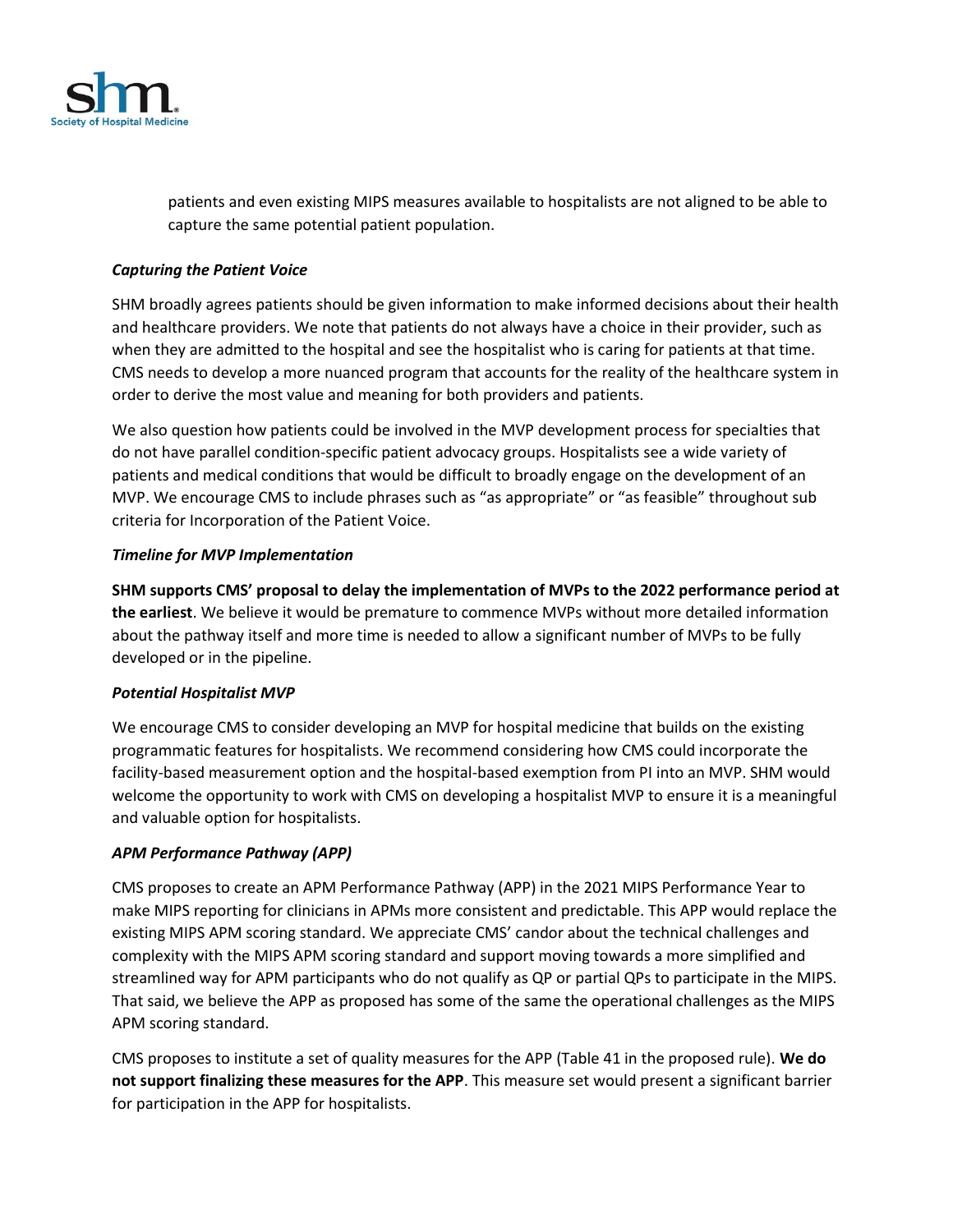

Hospitalists are very active in APMs, notably Bundled Payments for Care Improvement-Advanced (BPCI-A) and ACOs. The APP measure set is by and large not reportable by hospitalists. Hospitalists account for a significant number of BPCI-A participants and are, based on historical experience with the APM pathway, unlikely to qualify as QPs or Partial QPs and will therefore be subject to the MIPS. They would be unable to use the measure set proposed for the APP as only the Hospital-Wide, 30-day, All Cause Readmission measure is relevant to their practice. Hospitalists cannot report on CAHPS for MIPS (Quality ID 321), Diabetes: HbA1C Poor Control (Quality ID 001), Screening for Depression and Follow-Up Plan (Quality ID 134) and Controlling High Blood Pressure (Quality ID 236). This would leave hospitalists who are eligible for the APP to receive their entire Quality score on a single claims-based readmission measure. As proposed, the APP quality measure set would make this pathway unfeasible for hospitalists.

### *MIPS Final Score Methodology*

CMS proposes several changes to the MIPS final score methodology to be responsive to the on-going COVID-19 pandemic. While we strongly support added flexibility to account for the disruption of the COVID-19 pandemic, we are concerned that the scale of disruption to the healthcare system and delay in the return to normalcy will cause on-going issues with reliable quality reporting and performance assessment.

CMS acknowledges that COVID-19 may significantly change clinical guidelines or measure specifications that could lead to challenges for providers submitting the measure or to yielding potentially misleading results. In response, CMS is proposing flexibility to allow them to assess a measure if there are 9 months of data available or suppress the measure if fewer than 9 months of data are available. **We expect measures will continue to be in flux for the foreseeable future and support this flexibility as proposed.**

SHM also encourages CMS to enable a simple way for measures to be flagged as problematic or out of date. Clinical processes have shifted dramatically and continue to evolve as providers adapt to the changing reality of patient care during the pandemic. In addition, measures may no longer be properly specified for patients or the clinical aspects of the measures may no longer be relevant. This is particularly salient as no quality measures that are currently in the program have any specifications to account for COVID-19 comorbidity.

CMS should be mindful that disruptions at the MIPS participant level may lead to significant issues with reporting on consecutive months of data. For example, a hospitalist group in a community that sees a significant spike in COVID-19 cases in March – May of 2021 would not be able to submit data for 12 or even 9 consecutive months. We urge CMS to keep these potential barriers to MIPS participation in mind and continue monitoring and adding flexibility as needed.

**We support CMS' proposal to use Performance Year 2021 data to create benchmarks for 2021 performance**. The dramatic disruption to the healthcare system during the national lockdown in early 2020 and the on-going surges of COVID-19 in communities throughout the United States makes using data from the 2020 performance year problematic. COVID-19 has and will continue to disrupt patient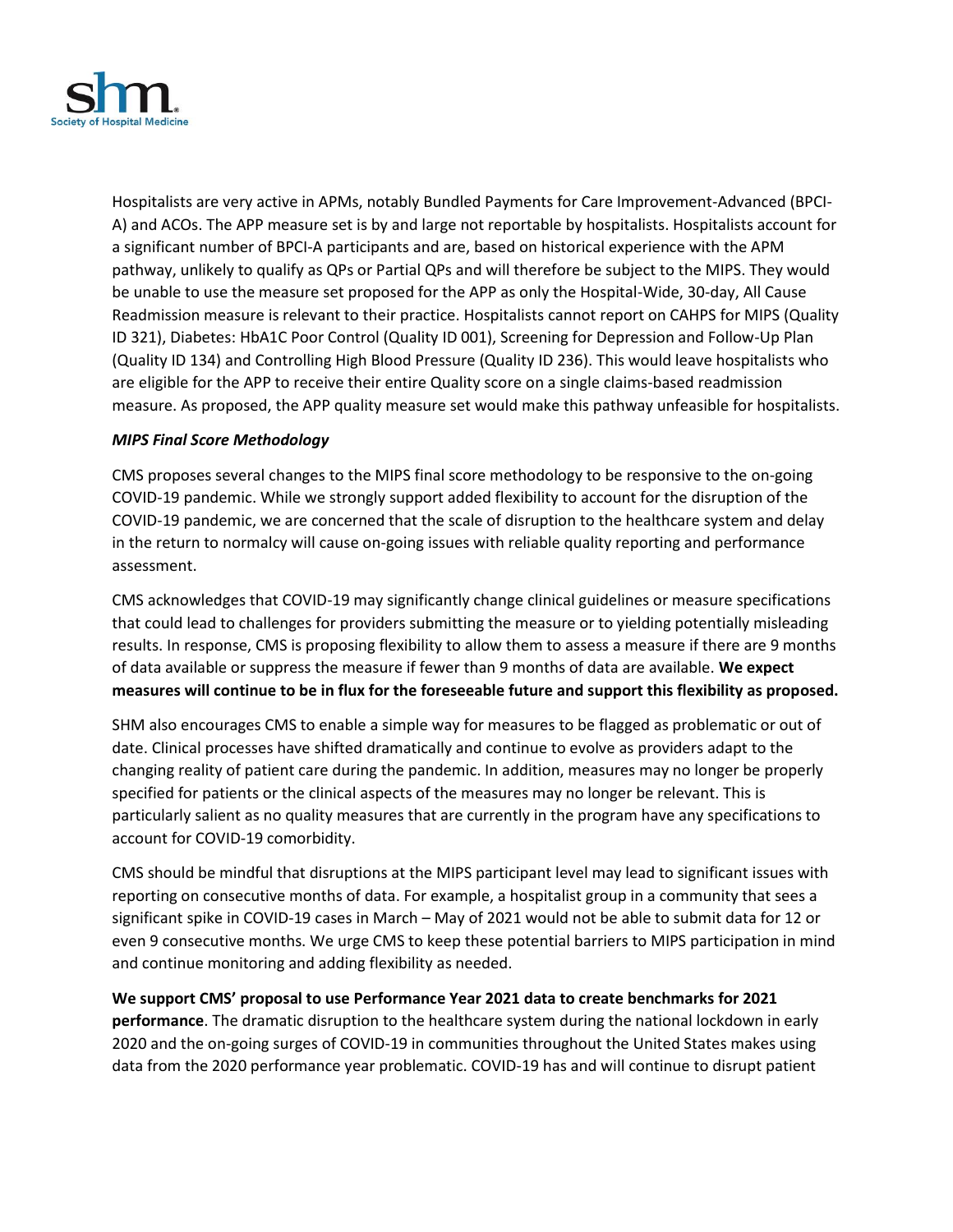

volume, case mix, and patient outcomes. It would be impossible to compare data on quality performance and clinical outcomes during the pandemic to data prior to the pandemic.

### *Complex Patient Bonus*

CMS proposes to double the complex patient bonus from a potential 5 points to a potential 10 points for the 2020 MIPS performance year/2022 MIPS payment year. **SHM supports CMS' proposal for doubling the complex patient bonus for the 2020 MIPS performance period as a simple but rough proxy to account for significant changes to patient comorbidity and complexity during the COVID-19 pandemic.** However, we advise CMS that HCCs or dual eligibility may not appropriately capture the challenges in caring for COVID-19 patients, particularly as many COVID patients were otherwise healthy prior to their infection. That said, these two criteria likely do represent a proxy for a significant portion of patients who disproportionately experience severe COVID-19 effects. We encourage CMS to continue to monitor the impact of the pandemic on quality measurement and to ensure that the complex patient bonus is targeting the communities most critically affected by COVID-19. If found necessary, we ask that CMS take further mitigating steps in subsequent rulemaking.

# *Establishing the Performance Threshold*

CMS proposes to revise the previously established 60-point performance threshold to 50 points for the MIPS 2021 Performance Year/2023 Payment Year. **We support this reduction in the performance threshold**. While SHM encourages CMS to enable maximal flexibility in reaction to the COVID-19 pandemic, we are concerned about the jump from 50 points in 2023 to the mean or median in 2024, as required by statute. Earlier rulemaking estimated that the mean or median of MIPS performance and therefore the performance threshold in 2024 would be 74.01 points. **We urge CMS to develop a solution that continues a prolonged ramp for the performance threshold that does not require a 24 point increase from one year to the next.**

### *Hospital-Wide, 30-Day, All-Cause Unplanned Readmission (HWR) Rate for the MIPS Groups*

CMS proposes to replace the hospital-level Hospital-Wide All-Cause, Unplanned Readmission Measure (NQF #1789) with the re-specified Hospital-Wide, 30-Day, All-Cause Unplanned Readmission (HWR) Rate for the MIPS Groups. This re-specified measure would address readmissions at the physician group level and focuses on high-risk conditions.

S**HM strongly recommends against adoption of this measure in the MIPS program**. We have broadbased concerns about the 30-day window for readmissions in CMS measures. Those concerns are heightened with the re-specification of the measure to apply to physician groups in the MIPS. There are numerous social, economic and logistical hurdles that can occur during a 30-day readmission window, many of which are independent of a physician's or group's behavior. If the measure window were shortened to 7 days, attribution would improve. With a shorter window, performance will be more closely linked to physician behavior and the relative "preventability" of a readmission would be more closely targeted. Recent articles in Health Affairs and Annals of Internal Medicine also support a